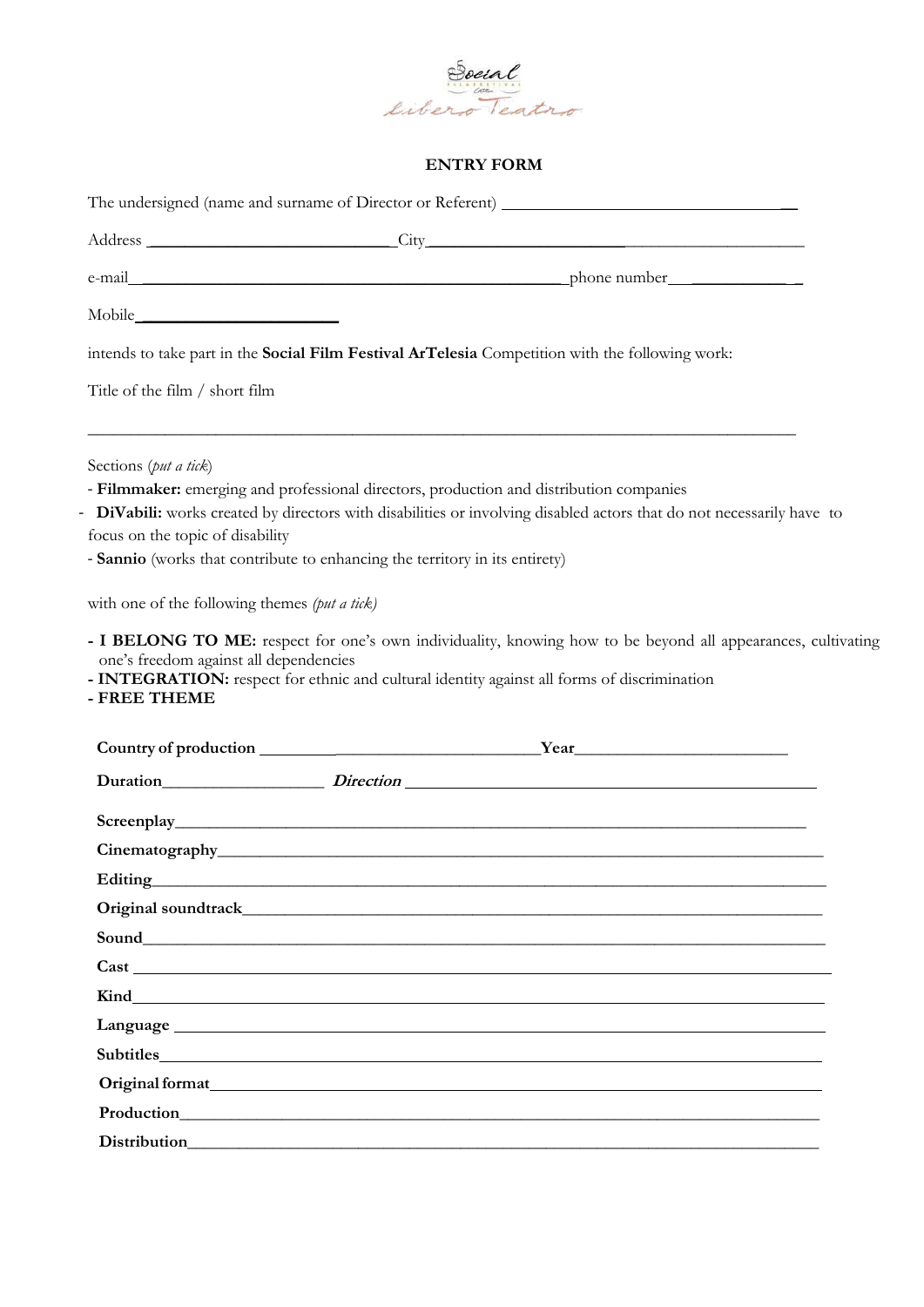

## **SHORT SYNOPSIS:**

## **SHORT BIO-FILMOGRAPHY OF THE DIRECTOR**

| How did you find out about the competition?                            |  |  |
|------------------------------------------------------------------------|--|--|
| from the website <b>www.socialfilmfestivalartelesia.it</b> ves only no |  |  |
| $\Box$ yes $\Box$ no<br>from Internet                                  |  |  |
| Industry magazines other, specify:                                     |  |  |
|                                                                        |  |  |
| declares                                                               |  |  |
| to be (choose among Director/Producer/Referent) of the work (title)    |  |  |

## **and to have full and exclusive legal rights**

**Declares** that his film does not affect the rights of third parties, as expressed by Law 633/1941 and subsequent amendments (copyright); and does not contain defamatory content

**Declare** that he has read and therefore **fully accepts** all the Competition Rules.

**Accept** that all the material sent will become part of the "Festival Archive".

**Authorizes** the public screening without any compensation for his film**.**

The undersigned authorizes the processing of personal data in accordance with the provisions of the sector legislation. Declares to be aware of criminal penalties in the case of false declarations; The winners commit themselves to indicate in the headlines of their film the name and logo of the Social Film Festival ArTelesia, together with the Award received.